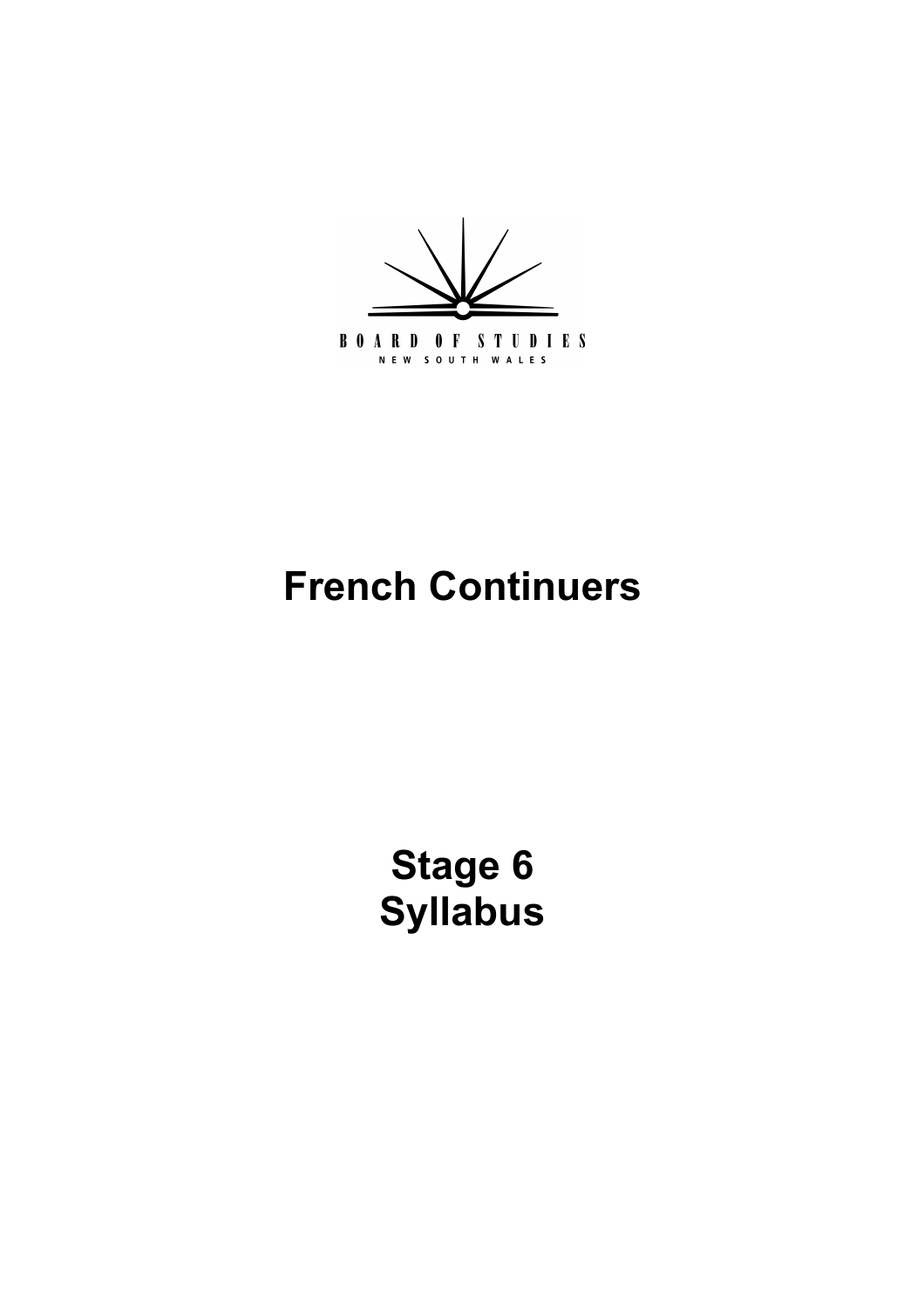#### **Original published version updated:**

 Updated June 2008 – BOS 31/08, Vol 17 No 3 June 2009 – Assessment and Reporting information updated

 © 2009 Copyright Board of Studies NSW for and on behalf of the Crown in right of the State of New South Wales. This document contains Material prepared by the Board of Studies NSW for and on behalf of the State of New South Wales. The Material is protected by Crown copyright.

 All rights reserved. No part of the Material may be reproduced in Australia or in any other country by any process, electronic or otherwise, in any material form or transmitted to any other person or stored electronically in any form without the prior written permission of the Board of Studies NSW, except as permitted by the *Copyright Act 1968*. School students in NSW and teachers in schools in NSW may copy reasonable portions of the Material for the purposes of bona fide research or study.

When you access the Material you agree:

- • to use the Material for information purposes only
- • to reproduce a single copy for personal bona fide study use only and not to reproduce any major extract or the entire Material without the prior permission of the Board of Studies NSW
- • to acknowledge that the Material is provided by the Board of Studies NSW
- not to make any charge for providing the Material or any part of the Material to another person or in any way make commercial use of the Material without the prior written consent of the Board of Studies NSW and payment of the appropriate copyright fee
- • to include this copyright notice in any copy made
- • not to modify the Material or any part of the material without the express prior written permission of the Board of Studies NSW.

 The Material may contain third party copyright materials such as photos, diagrams, quotations, cartoons and artworks. These materials are protected by Australian and international copyright laws and may not be reproduced or transmitted in any format without the copyright owner's specific permission. Unauthorised reproduction, transmission or commercial use of such copyright materials may result in prosecution.

 The Board of Studies has made all reasonable attempts to locate owners of third party copyright material and invites anyone from whom permission has not been sought to contact the Copyright Officer, ph (02) 9367 8289, fax (02) 9279 1482.

 Board of Studies NSW GPO Box 5300 Sydney NSW 2001 Published by Australia

 Tel: (02) 9367 8111 Fax: (02) 9367 8484 Internet: www.boardofstudies.nsw.edu.au

ISBN 0 7313 4303 4

*2009362*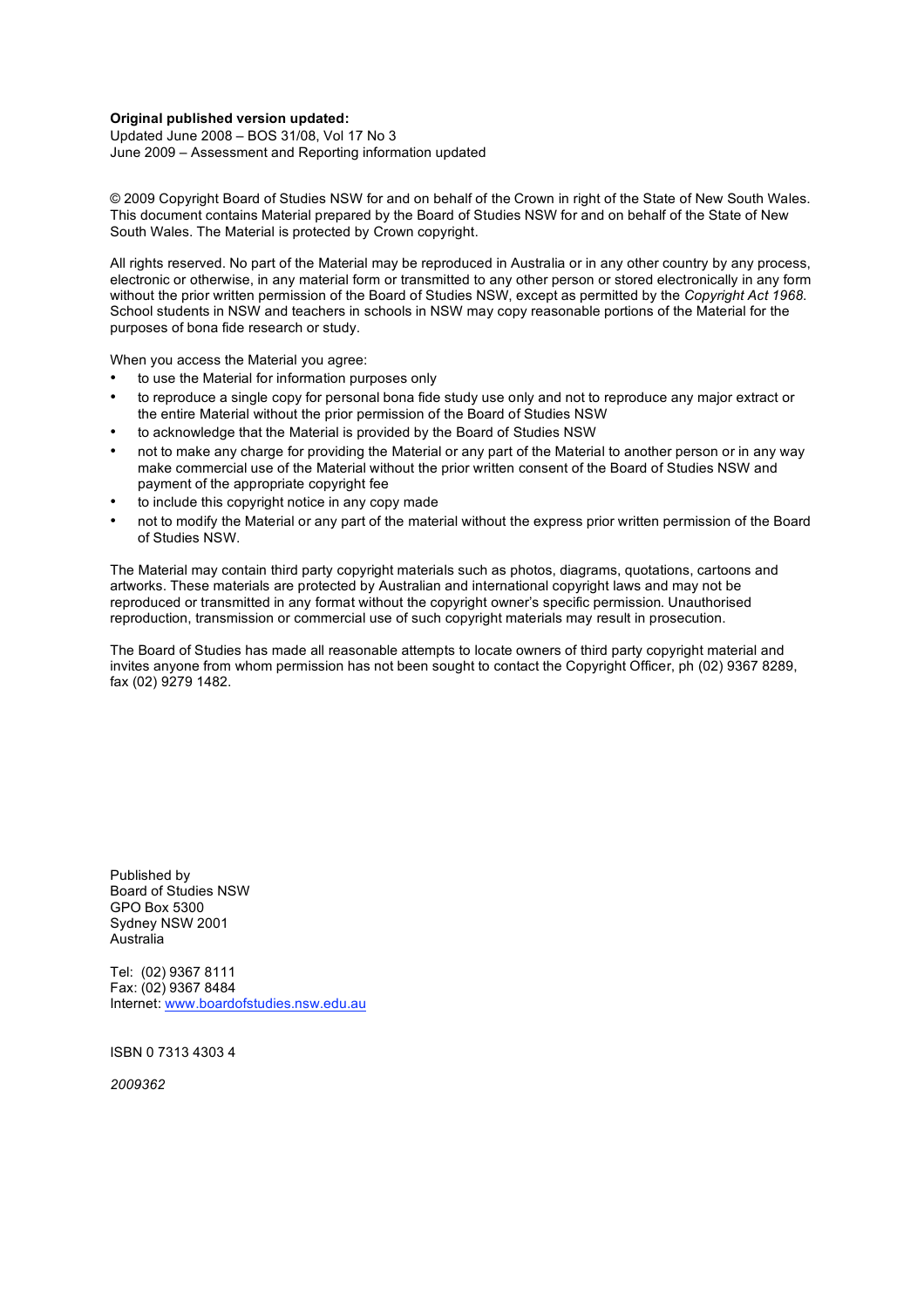### **Contents**

| 1              |     |  |  |
|----------------|-----|--|--|
| 2              |     |  |  |
|                | 2.1 |  |  |
|                | 2.2 |  |  |
|                | 2.3 |  |  |
| 3              |     |  |  |
| 4              |     |  |  |
| 5              |     |  |  |
| 6              |     |  |  |
|                |     |  |  |
|                |     |  |  |
| $\overline{7}$ |     |  |  |
|                | 7.1 |  |  |
|                | 7.2 |  |  |
| 8              |     |  |  |
|                | 8.1 |  |  |
|                | 8.2 |  |  |
|                | 8.3 |  |  |
|                | 8.4 |  |  |
|                | 8.5 |  |  |
| 9              |     |  |  |
| 10             |     |  |  |
| 11             |     |  |  |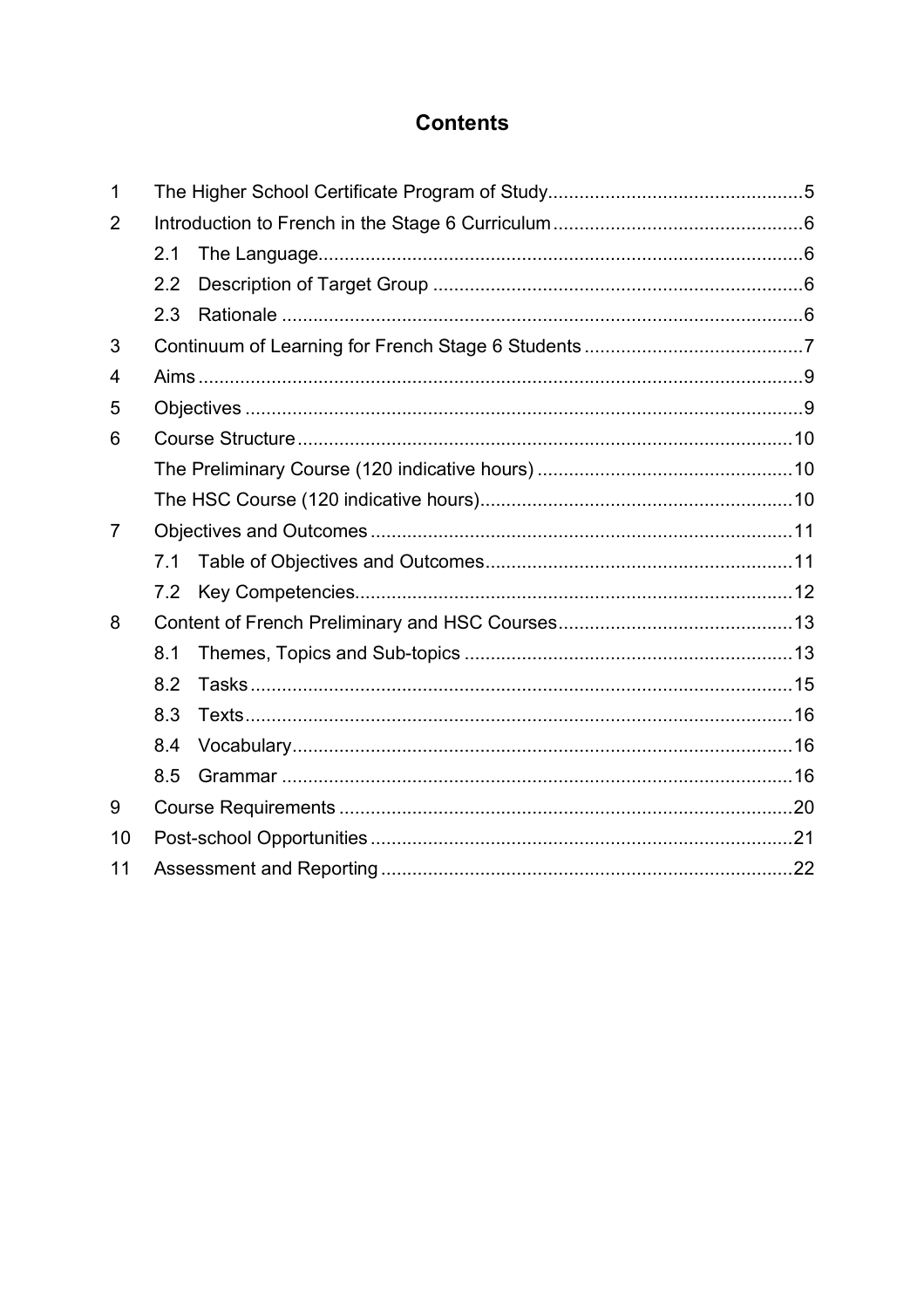# <span id="page-3-0"></span>**1 The Higher School Certificate Program of Study**

The purpose of the Higher School Certificate program of study is to:

- provide a curriculum structure which encourages students to complete secondary education;
- foster the intellectual, social and moral development of students, in particular developing their:
	- $-$  knowledge, skills, understanding and attitudes in the fields of study they choose
	- $-$  capacity to manage their own learning
	- desire to continue learning in formal or informal settings after school
	- $-$  capacity to work together with others
	- $-$  respect for the cultural diversity of Australian society;
- • provide a flexible structure within which students can prepare for:
	- $-$  further education and training
	- – employment
	- $-$  full and active participation as citizens;
- provide formal assessment and certification of students' achievements;
- provide a context within which schools also have the opportunity to foster students' physical and spiritual development.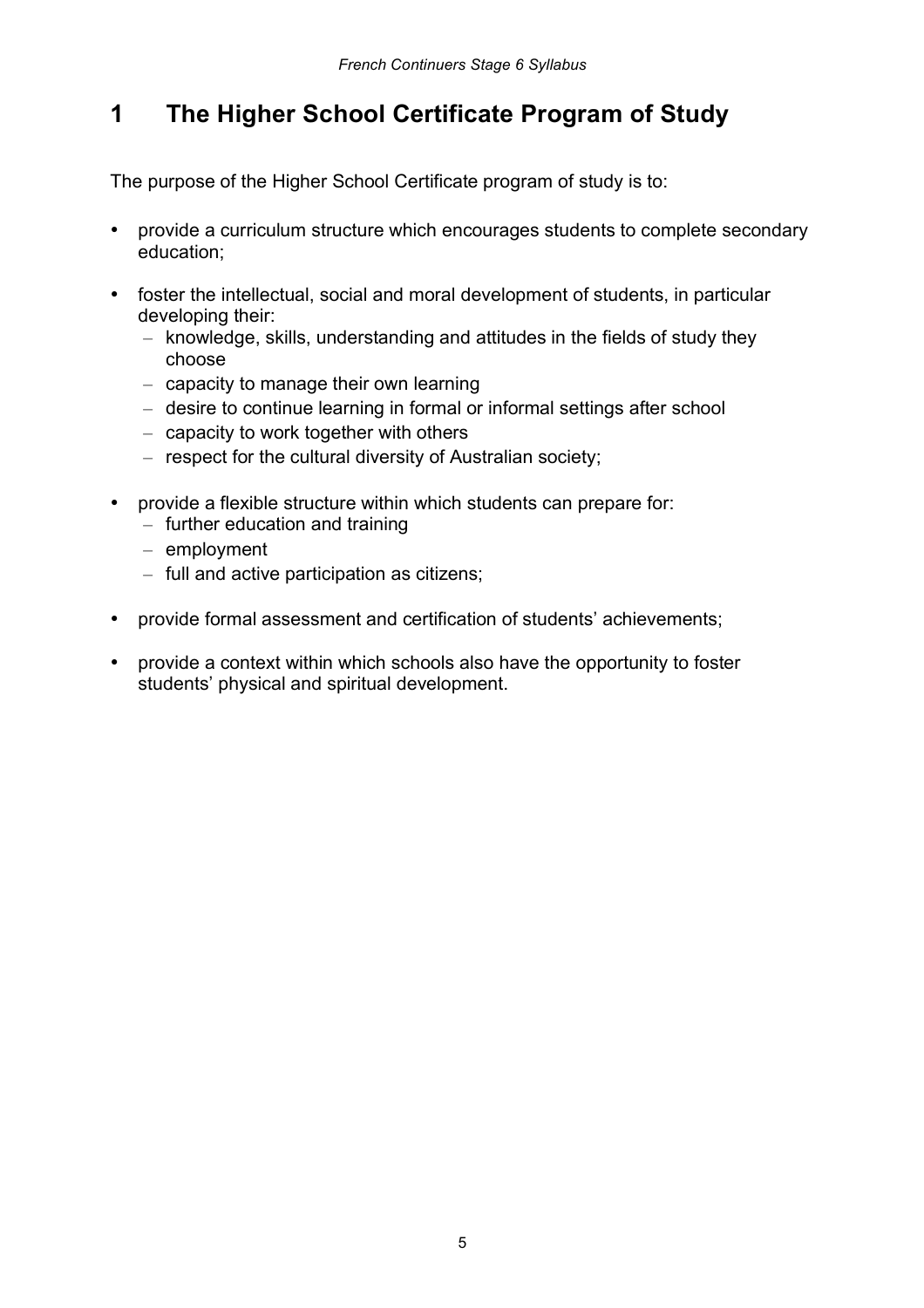# <span id="page-4-0"></span>**2 Introduction to French in the Stage 6 Curriculum**

#### **2.1 The Language**

 The language to be studied and assessed is the modern standard version of French. While the focus of study will be the French spoken in metropolitan France, students may also encounter French spoken in other francophone countries. Students should be aware of different levels of language, for example formal, informal, some colloquialisms and slang. Students are expected to know that dialects do exist. However, they are not required to study them.

### **2.2 Description of Target Group**

 The *French Continuers Stage 6 Syllabus* is designed for the student who, typically, will have studied French for 400–500 hours by completion of Stage 6. Some students with less formal experience will also be able to meet the requirements of the syllabus successfully.

#### **2.3 Rationale**

 The study of French contributes to the overall education of students, particularly in the areas of communication, cross-cultural understanding, literacy and general knowledge. The study of French promotes understanding of different attitudes and values within the wider Australian community and beyond. It will better equip students as travellers and provide access to a significant part of the culture, traditions and attitudes of French-speaking countries and communities such as our South Pacific neighbours (New Caledonia, Tahiti, Vanuatu), South-East Asia (Cambodia, Laos, Vietnam), Europe (France, Switzerland, Belgium, Luxembourg), Africa (Morocco, Senegal, Tunisia), the Middle East, the Indian Ocean region (Madagascar, Mauritius, Reunion Island), Canada and the West Indies.

 French is an official language for the Olympic Games, the United Nations, the European Union, the South Pacific Commission, the Organisation for African Unity and international conferences.

 Students will develop linguistic ability and gain cultural understanding through the study of the French language. The ability to communicate in French should also promote understanding, harmony and cooperation with French-speaking communities in Australia and may provide students, in conjunction with their other skills, with enhanced vocational opportunities.

 Knowledge of French may be an advantage in seeking employment in many fields such as the arts, banking and international finance, commerce, cuisine and catering, diplomacy, education and research, fashion and cosmetics, government, hospitality (eg hotels, restaurants), law, media (eg journalism), science and technology, tourism (eg airlines), translation and interpreting, and wine-making.

 The study of French enhances enjoyment and appreciation of French culture through film, literature, music, cuisine, art and sport.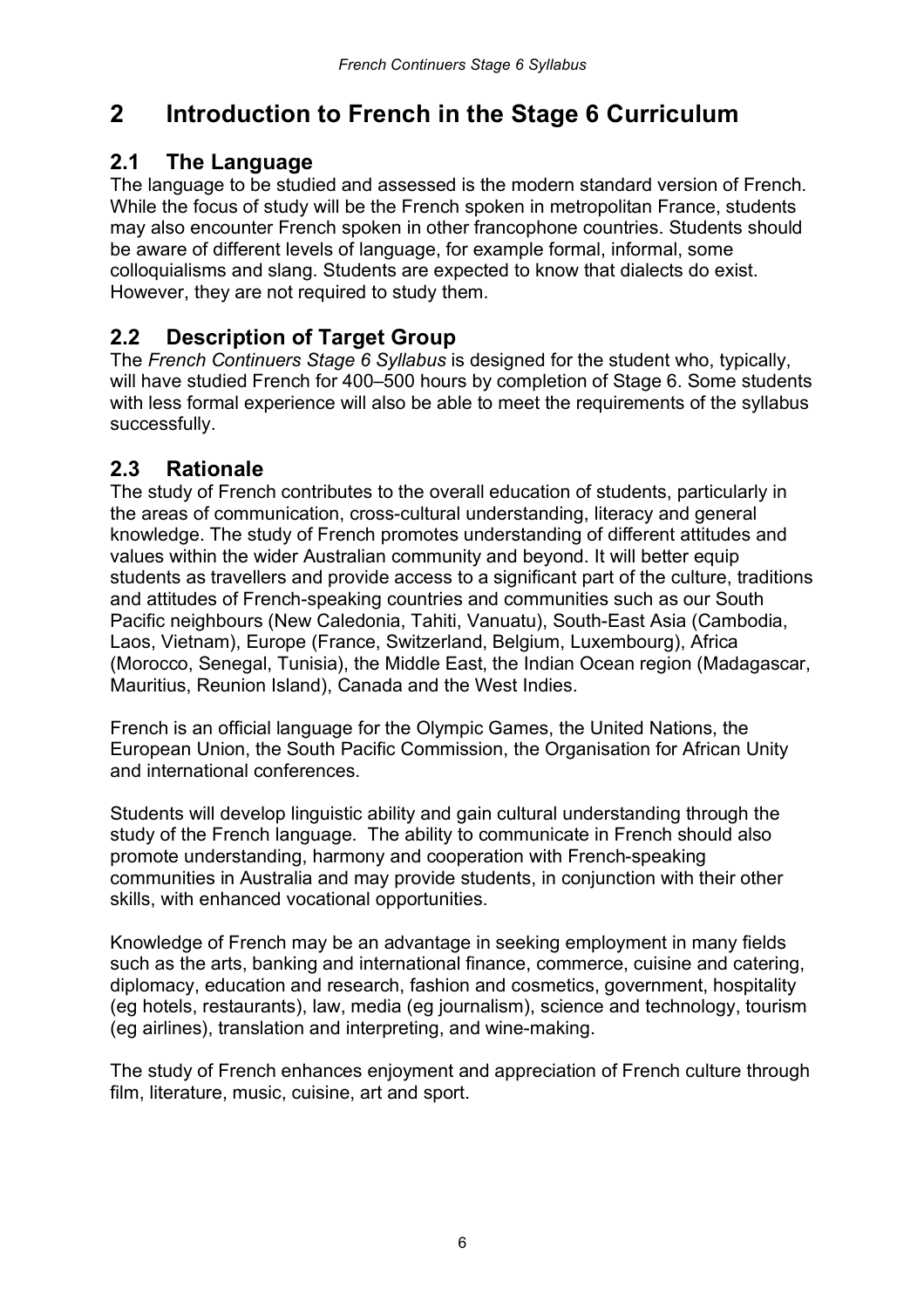#### **Continuum of Learning for French Stage 6 Students 3**

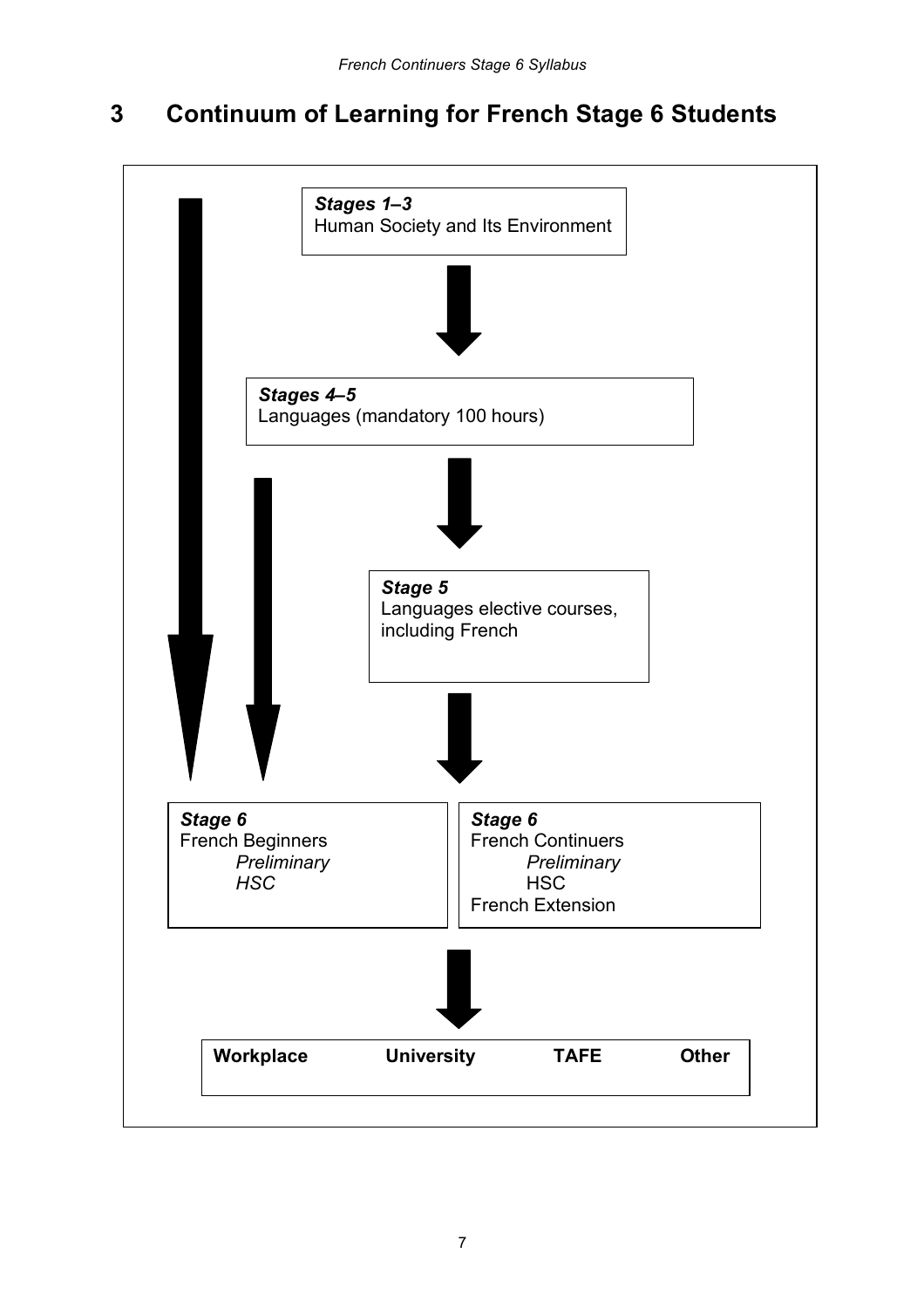The New South Wales curriculum provides opportunities for students to study a language or languages from Stage 1 through to Stage 6.

 In the K–6 (Stages 1–3) Human Society and Its Environment key learning area, students develop an awareness of languages and may learn about the world through the study of a language such as French.

 In Years 7–10, a language is a mandatory component of the School Certificate, with students being required to complete 100 hours of language study. Elective study in Stages 4–5 in French builds upon the mandatory study.

 Stage 6 offers the opportunity to continue the study of French at Continuers level with the option of a French Extension course. Students may also begin the study of French in Stage 6.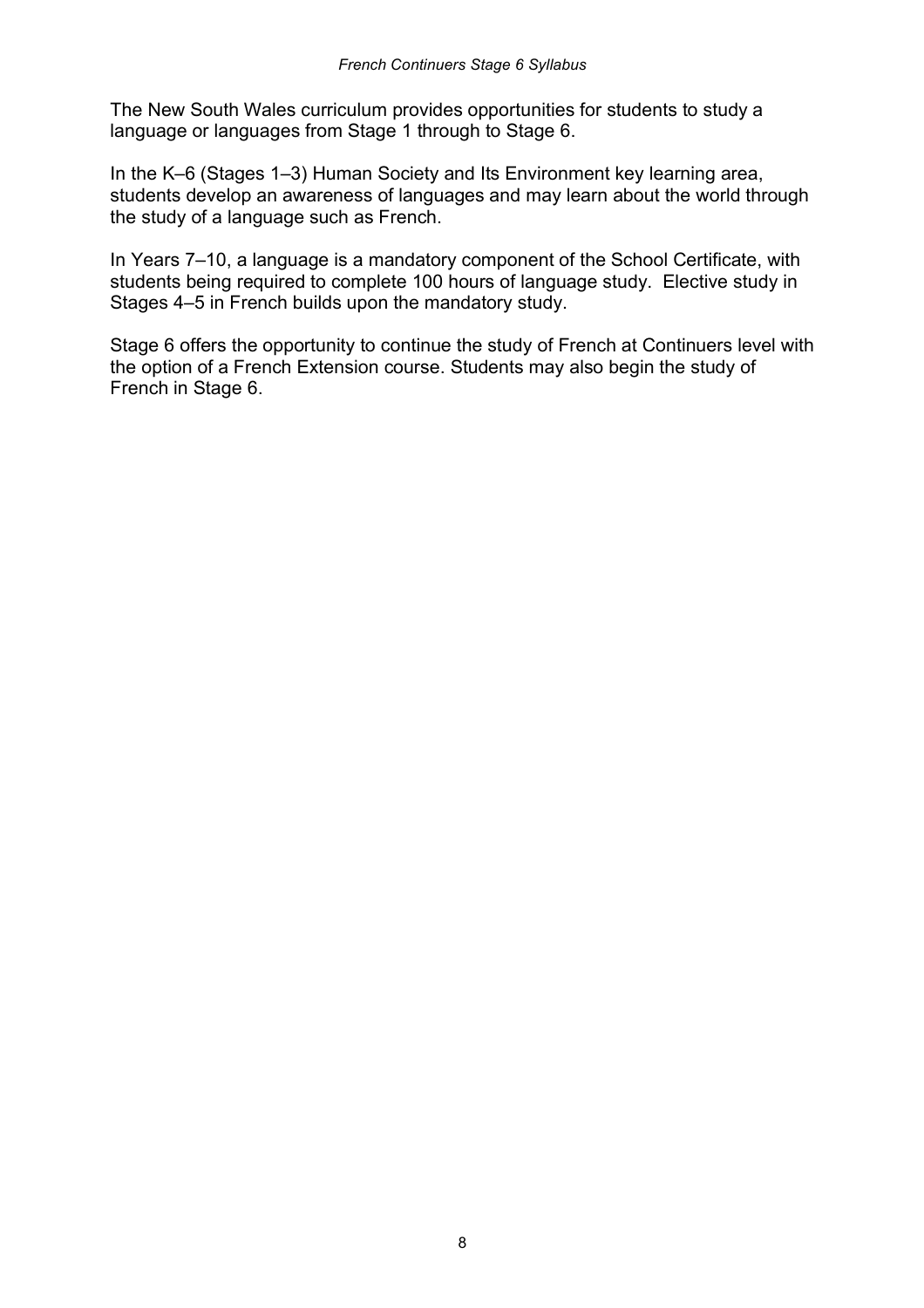# <span id="page-7-0"></span>**4 Aims**

The aims of the syllabus are to develop students':

- ability to use French to communicate with others
- understanding and appreciation of the cultural contexts in which French is used
- ability to reflect on their own culture(s) through the study of other cultures
- understanding of language as a system
- ability to make connections between French and English and/or other languages
- cognitive, learning and social skills
- potential to apply French to work, further study, training or leisure.

# **5 Objectives**

Students should be able to achieve the following objectives:

- Objective 1 exchange information, opinions and experiences in French
- Objective 2 express ideas through the production of original texts in French
- Objective 3 analyse, process and respond to texts that are in French
- Objective 4 understand aspects of the language and culture of French-speaking communities.

 Meeting these objectives will involve using the skills of listening, speaking, reading and writing, either individually or in combination, and being able to move between French and English.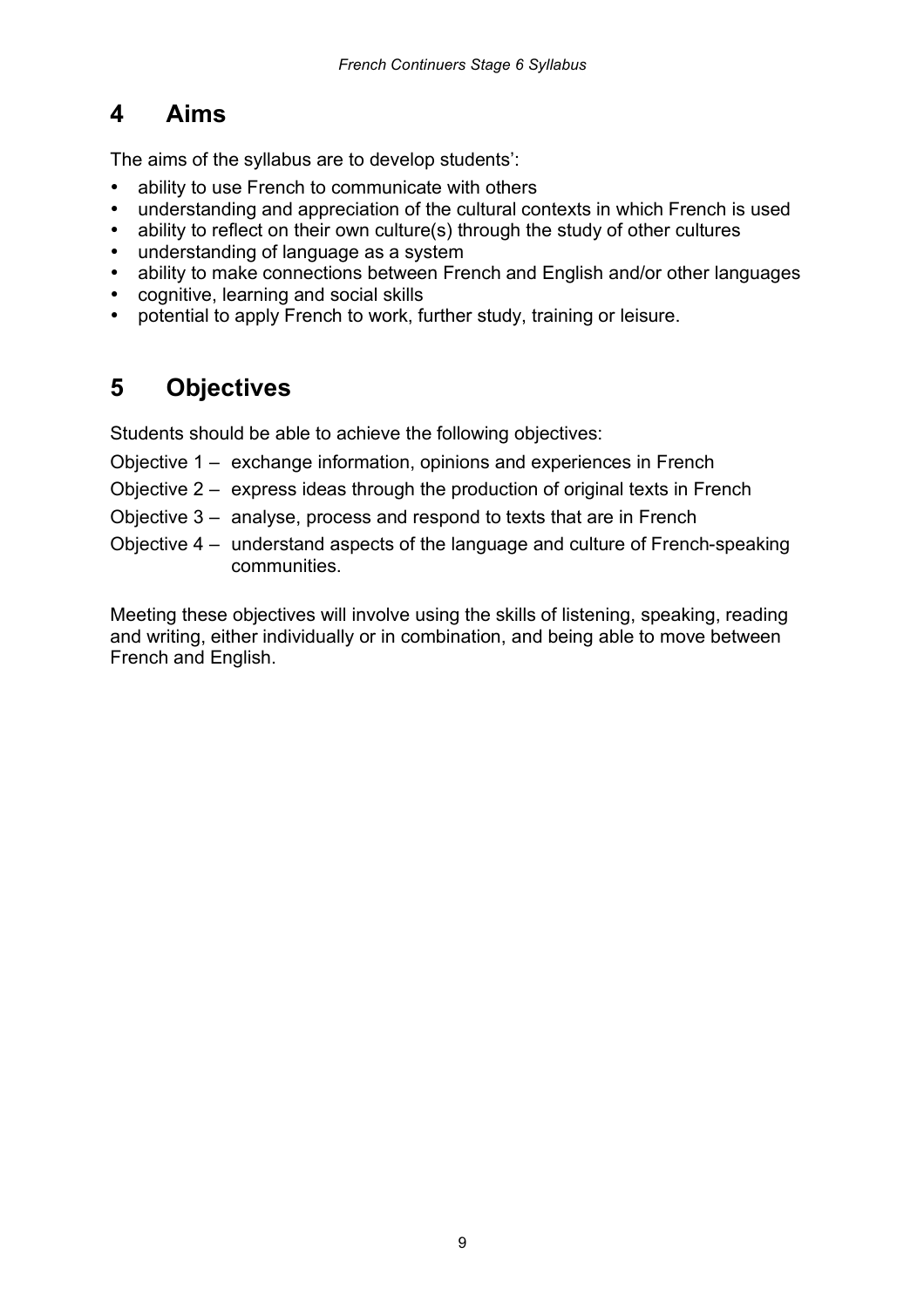#### <span id="page-8-0"></span>**6 Course Structure**

#### **The Preliminary Course (120 indicative hours)**

 The Preliminary course has, as its organisational focus, themes and associated topics. Students' skills in, and knowledge and understanding of, French will be developed through tasks associated with a range of texts and text types that reflect the themes and topics. Students will also gain an insight into the culture and the language of French-speaking communities through the study of a range of texts.

### **The HSC Course (120 indicative hours)**

 The HSC course focuses on the three prescribed themes and associated topics. Students will gain a broader and deeper understanding of French and will extend and refine their communication skills in the language. As they expand the range of tasks, texts and text types studied, students' knowledge and understanding of the culture and the language of French-speaking communities will develop further.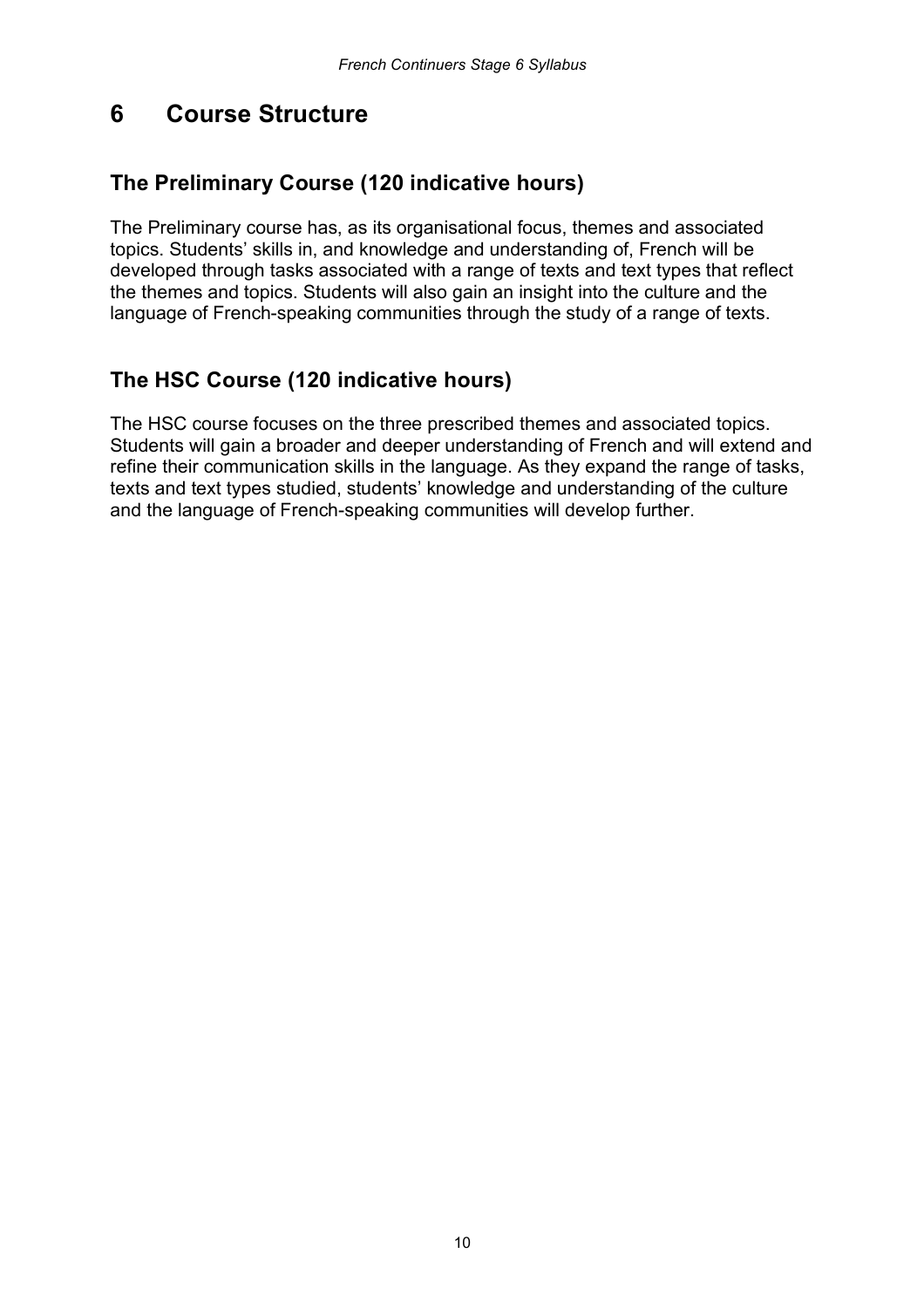# **7 Objectives and Outcomes**

#### **7.1 Table of Objectives and Outcomes**

 The outcomes listed below represent the knowledge, skills and understanding that students will achieve by the end of the HSC course based on this syllabus. The outcomes have been linked to one objective but may derive from more than one. The degree to which students achieve these outcomes will be reported in the performance scale.

| <b>Objectives</b>                                                                         | <b>Outcomes</b>                                                                                                                                                                                                                                                                                                                                                    |  |  |
|-------------------------------------------------------------------------------------------|--------------------------------------------------------------------------------------------------------------------------------------------------------------------------------------------------------------------------------------------------------------------------------------------------------------------------------------------------------------------|--|--|
| The student will:<br>1. exchange information,<br>opinions and experiences<br>in French    | The student:<br>1.1 uses a range of strategies to maintain communication<br>1.2 conveys information appropriate to context, purpose<br>and audience<br>1.3 exchanges and justifies opinions and ideas<br>1.4 reflects on aspects of past, present and future<br>experience                                                                                         |  |  |
| 2. express ideas through the<br>production of original texts<br>in French                 | 2.1 applies knowledge of language structures to create<br>original text #<br>2.2 composes informative, descriptive, reflective,<br>persuasive or evaluative texts appropriate to context,<br>purpose and/or audience<br>2.3 structures and sequences ideas and information                                                                                         |  |  |
| 3. analyse, process and<br>respond to texts that are in<br>French                         | 3.1<br>conveys the gist of texts and identifies specific<br>information<br>3.2 summarises the main ideas<br>3.3 identifies the tone, purpose, context and audience<br>3.4 draws conclusions from or justifies an opinion<br>3.5 interprets, analyses and evaluates information<br>infers points of view, attitudes or emotions from<br>3.6<br>language and context |  |  |
| 4. understand aspects of the<br>language and culture of<br>French-speaking<br>communities | 4.1 recognises and employs language appropriate to<br>different social contexts<br>4.2 identifies values, attitudes and beliefs of cultural<br>significance<br>4.3 reflects upon significant aspects of language and<br>culture                                                                                                                                    |  |  |

# written or spoken text created by students incorporating their own ideas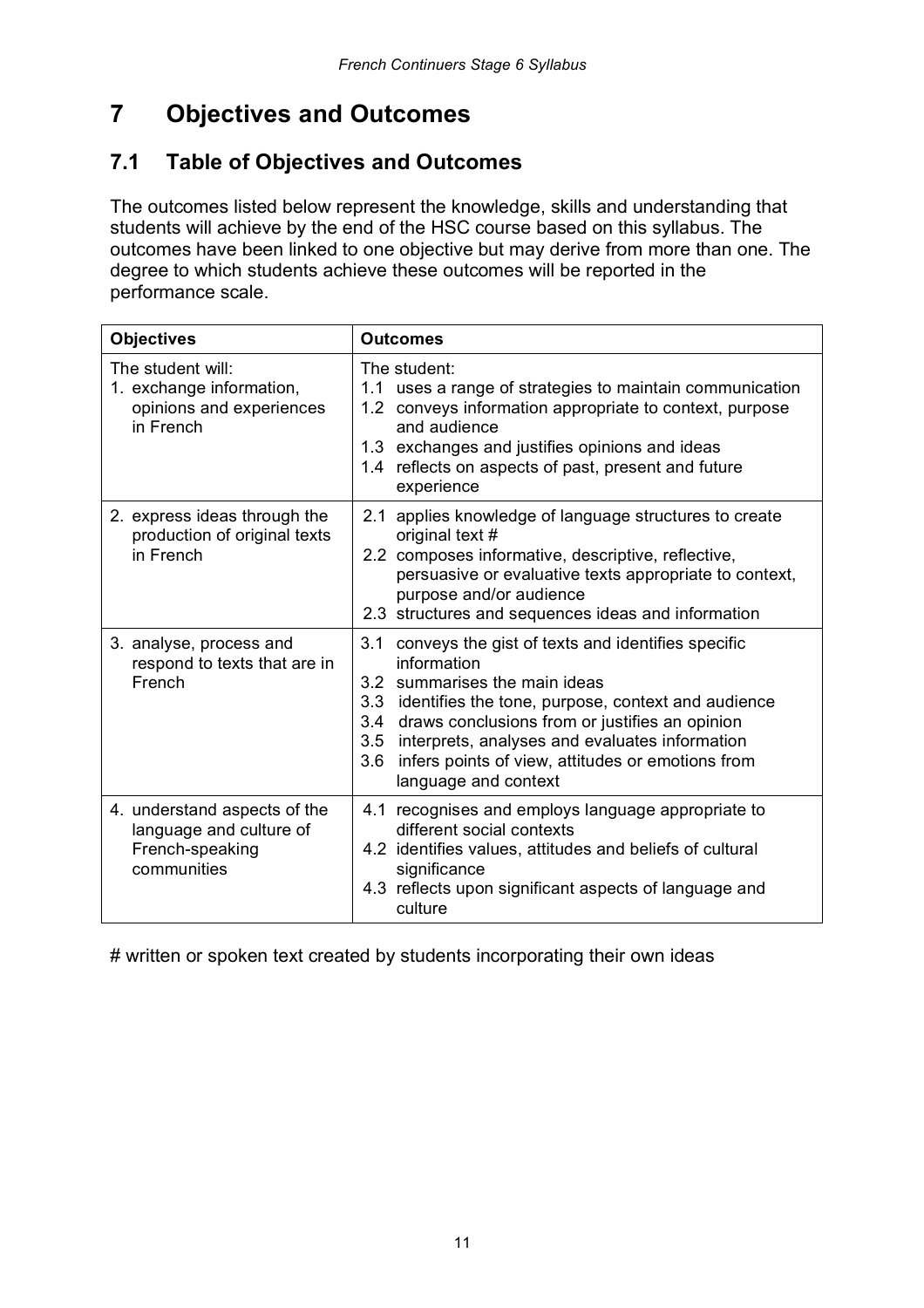## <span id="page-10-0"></span>**7.2 Key Competencies**

 French Stage 6 provides a powerful context within which to develop general competencies considered essential for the acquisition of effective, higher-order thinking skills necessary for further education, work and everyday life.

 Key competencies are embedded in the *French Continuers Stage 6 Syllabus* to enhance student learning. The key competencies of *communicating ideas and information* and *collecting, analysing and organising information* reflect core skills in language learning and are explicit in the objectives and outcomes of the syllabus. The other key competencies are developed through classroom pedagogy. Students interact with one another, and through this interaction, the key  competencies, *planning and organising activities* and *working with others and in teams,* are developed. In interacting with others via communications technology, the student will develop the key competency of *using technology.* The skills associated with the analysis of texts, such as the ability to comprehend meaning from context and using a dictionary, contribute towards the student's development of the key competency *solving problems.*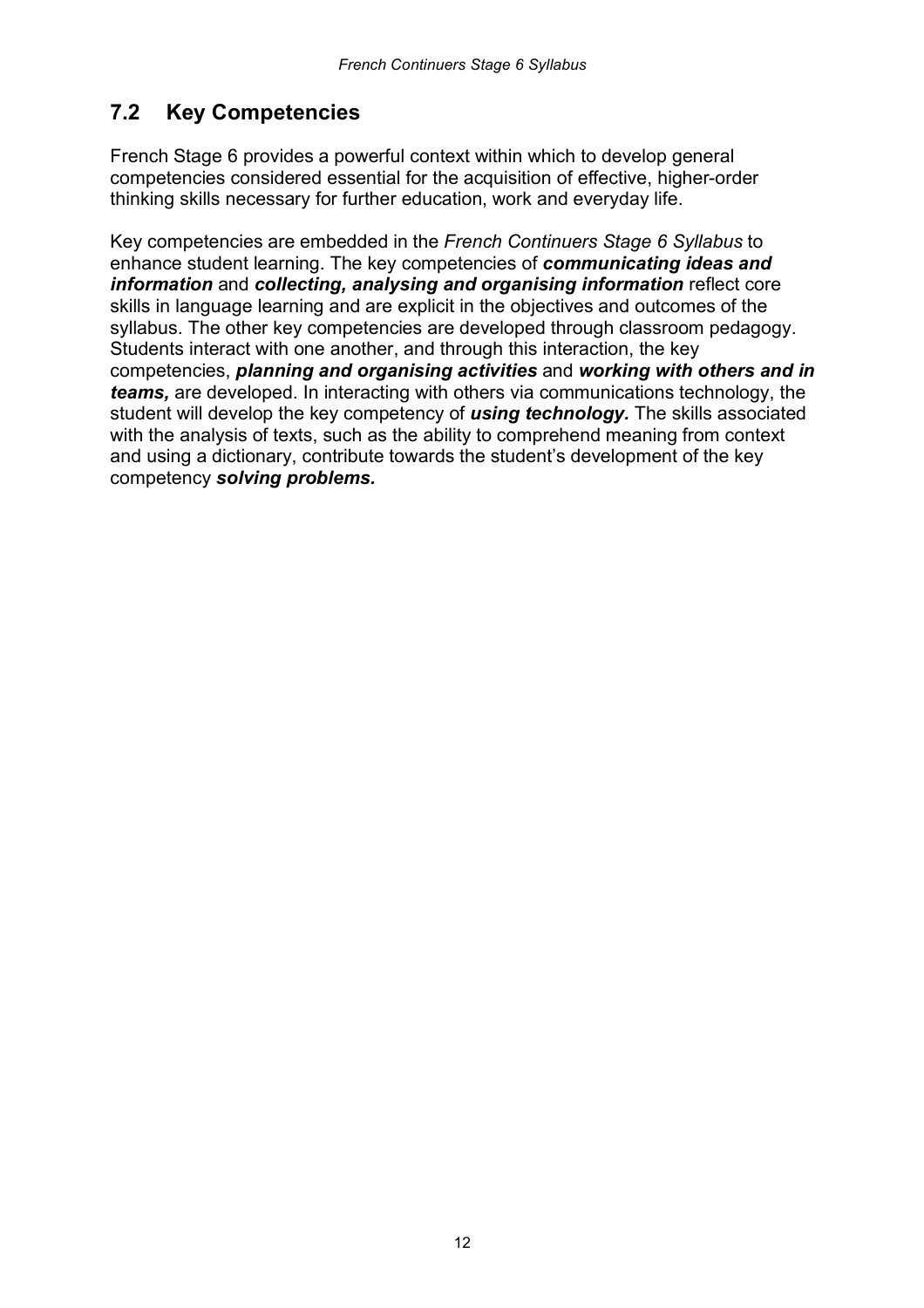# <span id="page-11-0"></span> **8 Content of French Preliminary and HSC Courses**

### **8.1 Themes, Topics and Sub-topics**

There are three prescribed themes:

- the individual
- the French-speaking communities
- the changing world.

Each theme has a number of prescribed topics and suggested sub-topics with which students will engage in their study of French. The placement of the topics under one or more of the three themes is intended to provide a particular perspective or perspectives for each of the topics. The suggested sub-topics are provided to guide students and teachers as to how the topics may be treated.

The theme, *the individual,* enables students to explore aspects of their personal world, for example, sense of self, aspirations for the future, personal values, opinions, ideas, and relationships with others. At the same time, this theme also enables the student to study topics from the perspective of other individuals.

The theme, *the French-speaking communities,* explores topics from the perspective of groups within those communities or the communities as a whole and encourages students to reflect on their own and other cultures.

The theme, *the changing world,* enables students to explore change as it affects aspects of the world of work and other topics such as travel and tourism, current issues and the young person's world.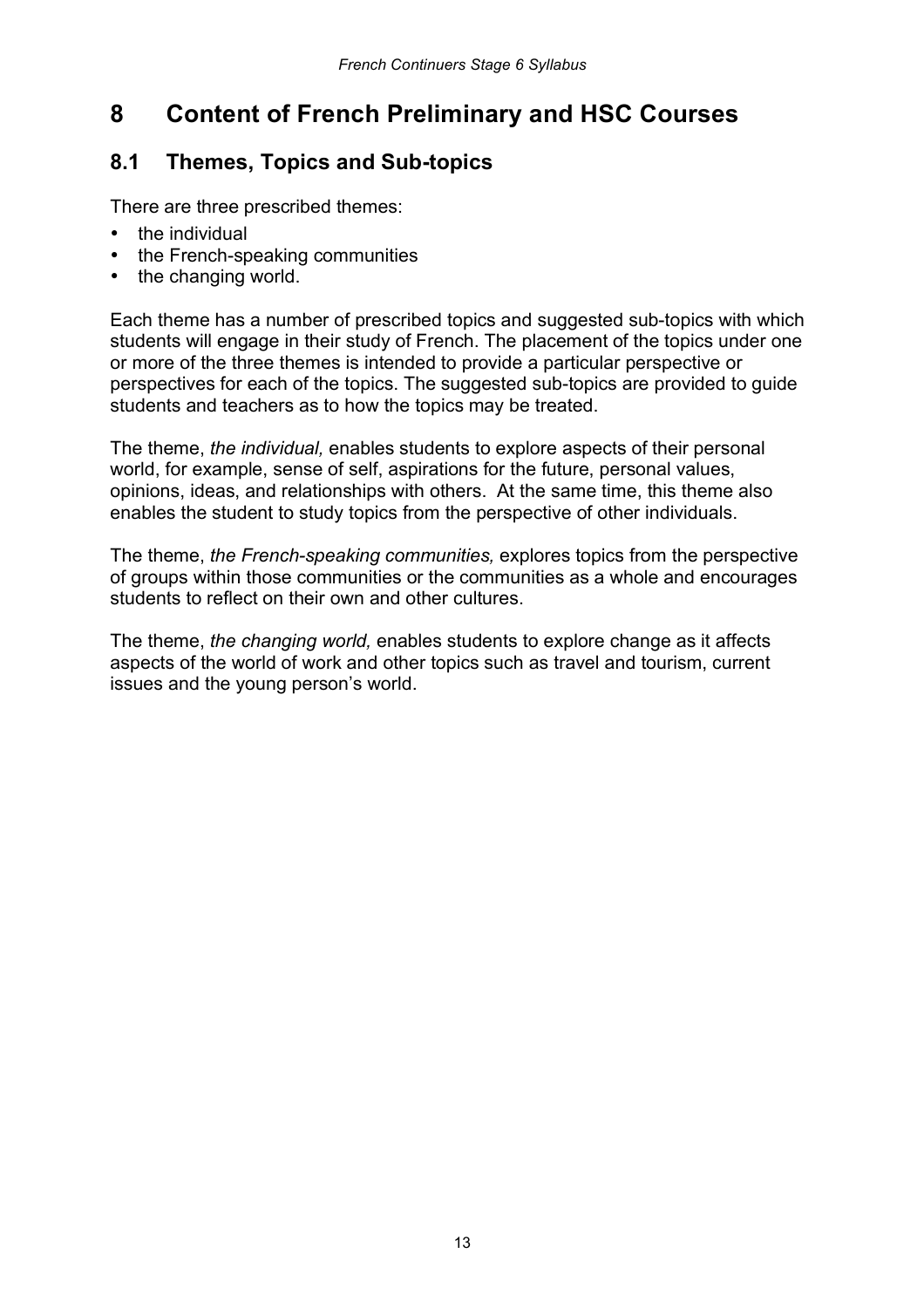#### **8.1.1 Table of Themes and Topics**

| Theme:                                                                                                                                                                                                                                                                                  | Theme:                                                                                                                                                                   | Theme:                                                                                                                                                                                                                                                                                                                                                                      |  |
|-----------------------------------------------------------------------------------------------------------------------------------------------------------------------------------------------------------------------------------------------------------------------------------------|--------------------------------------------------------------------------------------------------------------------------------------------------------------------------|-----------------------------------------------------------------------------------------------------------------------------------------------------------------------------------------------------------------------------------------------------------------------------------------------------------------------------------------------------------------------------|--|
| the individual                                                                                                                                                                                                                                                                          | the French-speaking<br>communities                                                                                                                                       | the changing world                                                                                                                                                                                                                                                                                                                                                          |  |
| Topics:<br>• personal identity,<br>eg:<br>- significant moments<br>relationships,<br>$\bullet$<br>eg:<br>- family and friends<br>• school life and<br>aspirations,<br>eg:<br>- school experiences<br>- post school options<br>· leisure and interests,<br>eg:<br>- hobbies<br>$-$ sport | <b>Topics:</b><br>• daily life/lifestyles,<br>eg:<br>$-$ routines<br>$-$ city and rural life $\dagger$<br>• arts and<br>entertainment<br>eg:<br>$- c$ inema<br>$-$ music | <b>Topics:</b><br>• travel and tourism,<br>eg:<br>- traveller abroad<br>experiences<br>• the world of work,<br>eg:<br>careers and<br>occupations<br>men and women in<br>the workplace +<br>unemployment +<br>• current issues,<br>eg:<br>prominent people<br>and events t<br>technology +<br>the environment +<br>• the young person's<br>world,<br>eg:<br>- youth cultures |  |

#### † receptive use

 The topics are sufficiently broad to allow flexibility in school programs, but specific enough to be of practical assistance to students and teachers. Not all topics will require the same amount of study time. The length of time and depth of treatment determined for each topic will depend on a number of factors, including:

- the particular objective(s) being covered
- the needs and interests of the student
- the linguistic and cultural complexity of the texts selected for study
- the tasks set for completion
- the language of response
- the nature of the language itself.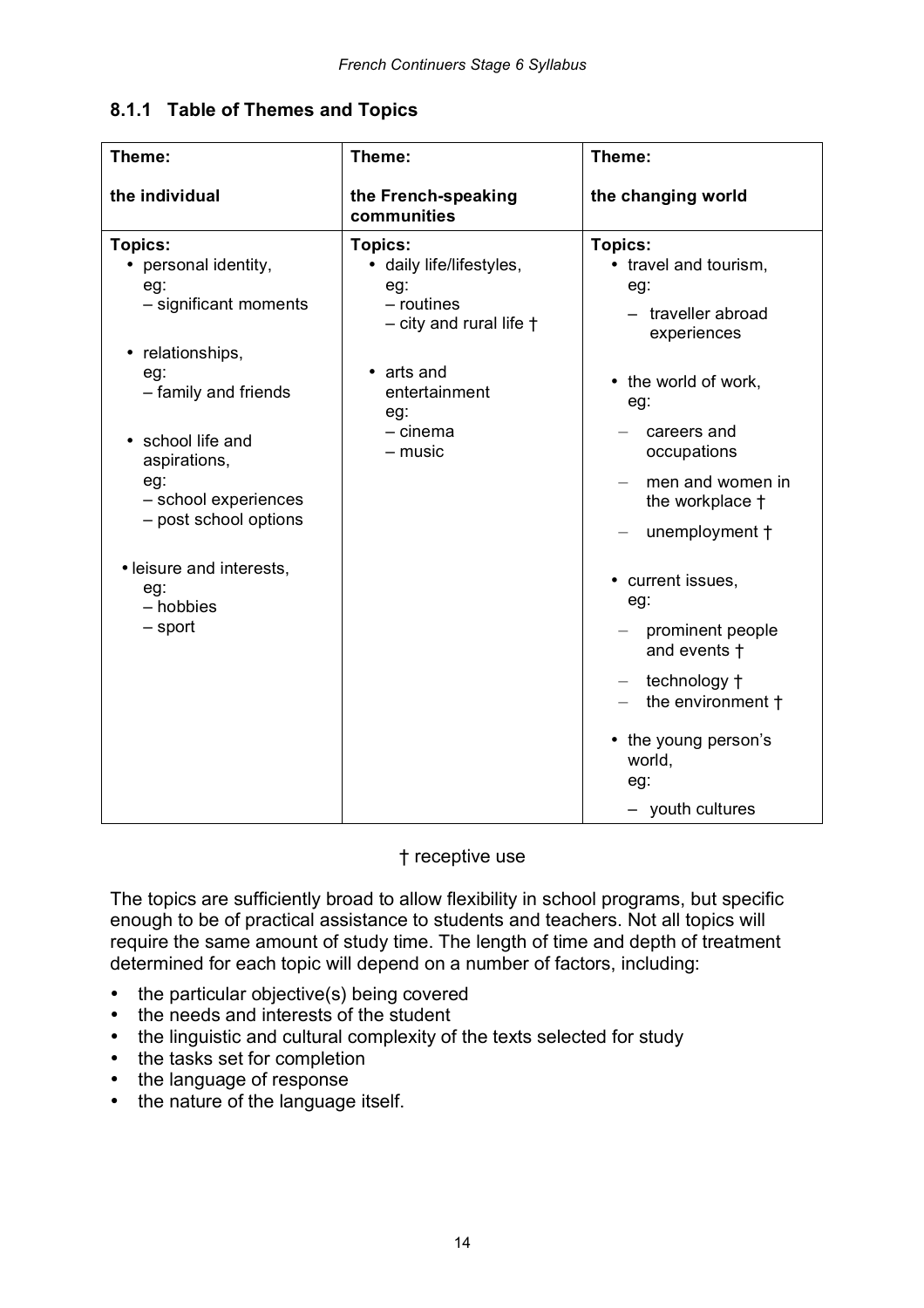<span id="page-13-0"></span> Teachers should structure and organise programs based on the prescribed themes and topics to address the objectives of the syllabus. In the treatment of some topics, it may be appropriate to focus on only one objective, such as Objective 3 — analyse, process and respond to a range of texts. Other topics may lend themselves to focusing on more than one objective. Objective 4 — understand aspects of the language and culture of French-speaking communities — underlies the study of all the themes and topics.

#### **8.1.2 Texts**

 Students will access the themes and topics through texts. They should be wide- ranging and could include, for example, film, short story, song, newspaper article or documentary. While it is expected that students will study a range of oral and written texts in French in their treatment of the themes, topics and sub-topics, it may be appropriate to discuss a text or texts in English. Similarly, the language used by students to respond to a text may be either French or English, as appropriate. As a guide to those aspects of the topics that lend themselves to discussion in English, some sub-topics have been suggested for receptive use. They have been indicated by a dagger (†) in the Themes and Topics table.

#### **8.1.3 Vocational Education and Training**

 In order to maximise opportunities for the student to gain recognition in nationally accredited Vocational Education and Training (VET), some teachers may wish to include modules endorsed within the Australian Qualifications Framework (AQF) in their programs.

 Schools wishing to integrate VET modules into courses will need to comply with the principles and procedures of the Australian Recognition Framework (ARF) and any specific State or Territory requirements for delivery, assessment and certification of the VET. For further information see Post-school Opportunities on page 21.

#### **8.2 Tasks**

 This syllabus recognises the importance of tasks as an organising principle in structuring a program that allows the student to work towards meeting the objectives and learning outcomes.

 Tasks, broadly defined as opportunities for the purposeful use of language, must be selected and designed so that the student can develop and demonstrate knowledge, skills and understanding at increasingly complex levels.

Tasks can be described as having five elements:

- a purpose (a reason for undertaking the task that goes beyond the practice of the language for its own sake)
- a context (this may be real, simulated or imaginary, and may include aspects such as where, when, who is involved)
- an audience (the person or people at whom the task is directed)
- a process (thinking, problem-solving, creating)
- a product (a result that can be described in terms of achievement of the purpose of the task and in the student's overall cognitive development).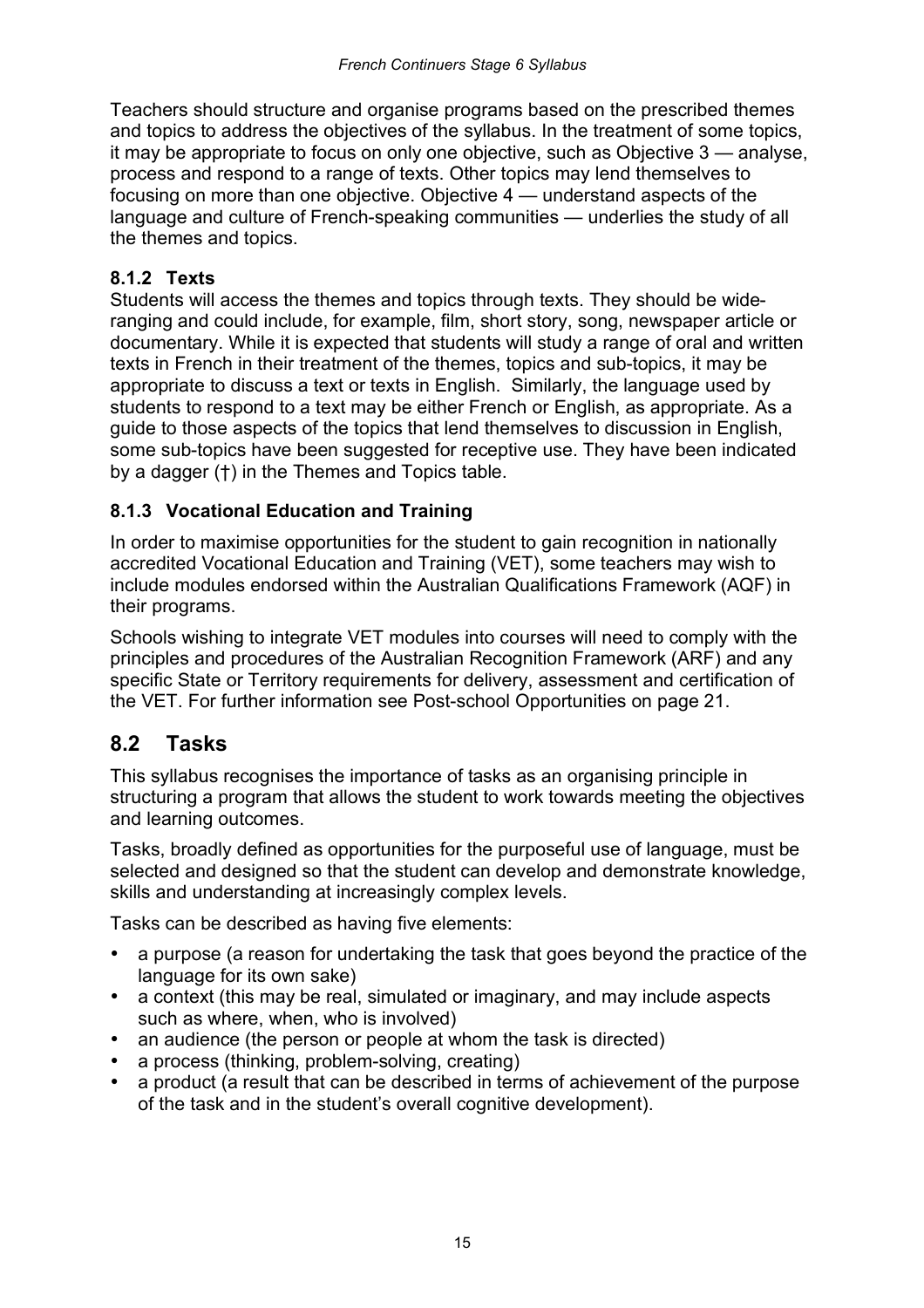#### **8.3 Texts**

 Texts for receptive use will not be prescribed. Students are encouraged to read, view and listen to a wide range of texts, including authentic texts. They are expected to be able to produce the following written texts in the modern standard version of French.

| article     | message  | recount                    |
|-------------|----------|----------------------------|
| diary entry | note     | report                     |
| email       | notice   | script of an interview     |
| letter      | postcard | script of a speech of talk |

In the oral examination students participate in a conversation.

#### **8.4 Vocabulary**

 While there is no prescribed vocabulary list, it is expected that the student will be familiar with a range of vocabulary and idiomatic expressions relevant to the themes and topics prescribed in the syllabus.

#### **8.4.1 Dictionaries**

 Students should be encouraged to use dictionaries. It is expected that teachers will assist students to develop the necessary skills and confidence to use dictionaries effectively.

 Suitable editions are published with the Resources on the Board of Studies website (www.boardofstudies.nsw.edu.au). Students are able to use monolingual and/or bilingual print dictionaries in the written examination. Information regarding the use of dictionaries in the HSC examination may be found in *Assessment and Reporting in French Continuers Stage 6.* 

#### **8.5 Grammar**

 Grammar can be referred to as the organisation of, and relationship between, all the elements that constitute a language as it functions.

 There are many different theories of grammar and a number of different approaches towards its teaching and learning. The categories used below are not intended to promote any particular theory of grammar or to favour one methodology over another.

 It is recognised that students will already have acquired a significant understanding of the function of grammar in French through prior knowledge or study of French.

 However, developing students' ability to convey meaning effectively in a range of contexts will necessarily involve extending their awareness of the system of structures underlying the language, as well as their ability both to apply and adapt this knowledge.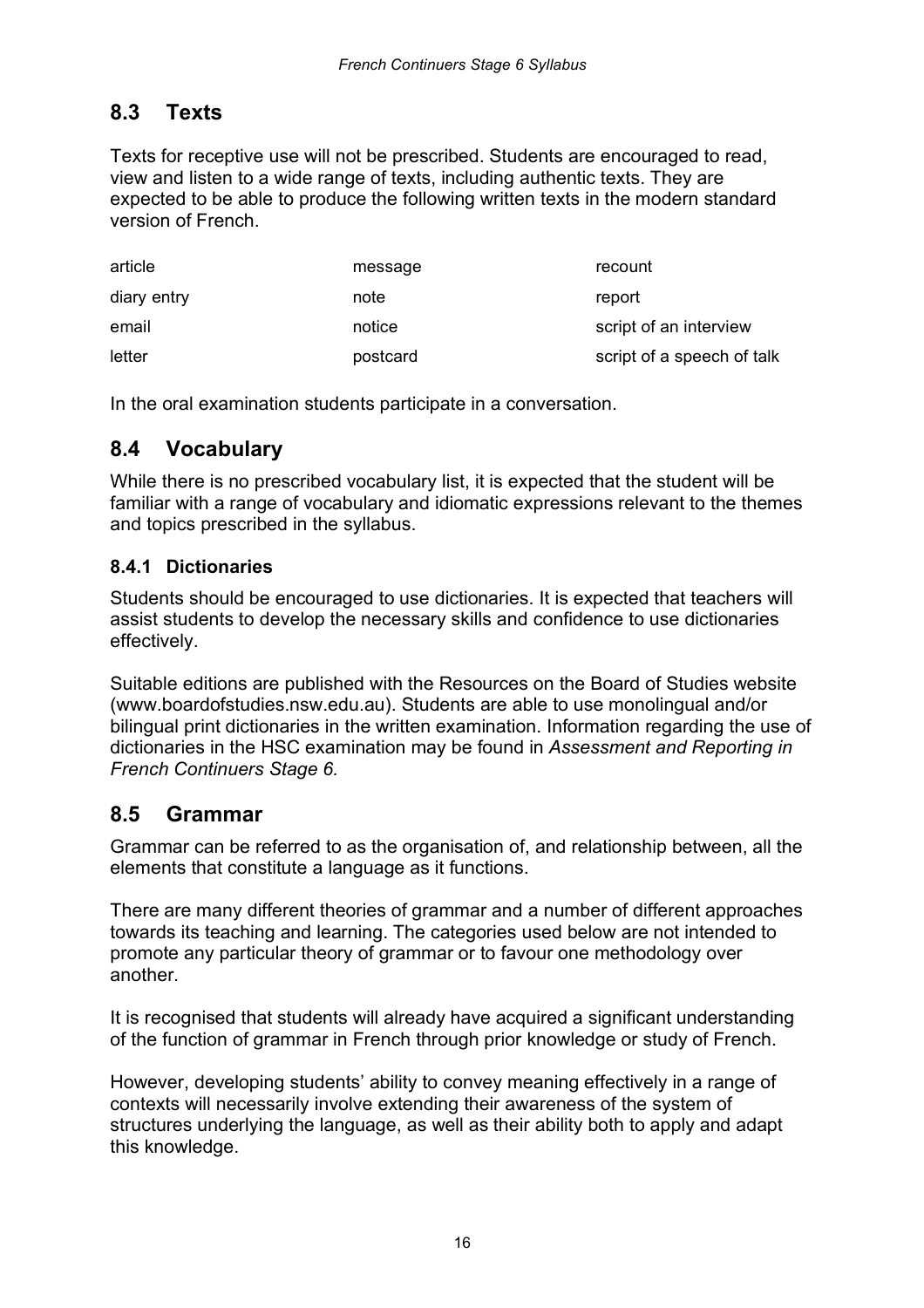The following grammatical structures are those that students studying French in a Continuers course are expected to recognise and use.

| <b>Grammatical item</b> | <b>Sub-elements</b>                        | Example(s)                                                          |
|-------------------------|--------------------------------------------|---------------------------------------------------------------------|
| Verb                    | person and number                          | 1st person singular: je crois<br>1st person plural: nous<br>croyons |
|                         | regular -er -ir -re verbs                  | donner, finir, vendre                                               |
|                         | frequently occurring<br>irregular verbs    | aller, faire                                                        |
|                         | reflexive verbs                            | se lever, s'habiller                                                |
|                         | modal verbs                                | devoir, pouvoir, savoir,<br>vouloir                                 |
|                         | impersonal verbs                           | il pleut, il faut, il est interdit                                  |
|                         | causative verbs t                          | J'ai fait construire un garage                                      |
| <b>Tense</b>            | infinitives:                               |                                                                     |
|                         | present and past verbs<br>with infinitives | après avoir fait mes devoirs<br>je viens de manger                  |
|                         | simple:                                    |                                                                     |
|                         | present<br>imperfect                       | je donne, il dort, elle prend<br>nous mangions, vous faisiez        |
|                         | future                                     | on ira, tu prendras                                                 |
|                         | conditional                                | je dormirais, ils vendraient                                        |
|                         | past historic/                             |                                                                     |
|                         | passé simple †                             | il alla, je donnai                                                  |
|                         | compound:                                  |                                                                     |
|                         | perfect<br>pluperfect                      | j'ai fini, elle est allée<br>nous avions fait, tu avais fini        |
|                         | future perfect +                           | on aura vendu, il sera parti                                        |
|                         | conditional perfect +                      | vous auriez bu, tu aurais été                                       |
|                         | participles:<br>present                    | tout en mangeant                                                    |
|                         | past                                       | Il m'a offert un cadeau.                                            |
|                         |                                            | il est né                                                           |
| Voice                   | active                                     | Les Bordelais ont gagné le                                          |
|                         |                                            | match.                                                              |
|                         | passive +                                  | Le match a été gagné par<br>les Bordelais.                          |
|                         |                                            | L'image a été créée.                                                |
|                         | use of on                                  | On parle français ici                                               |

† receptive use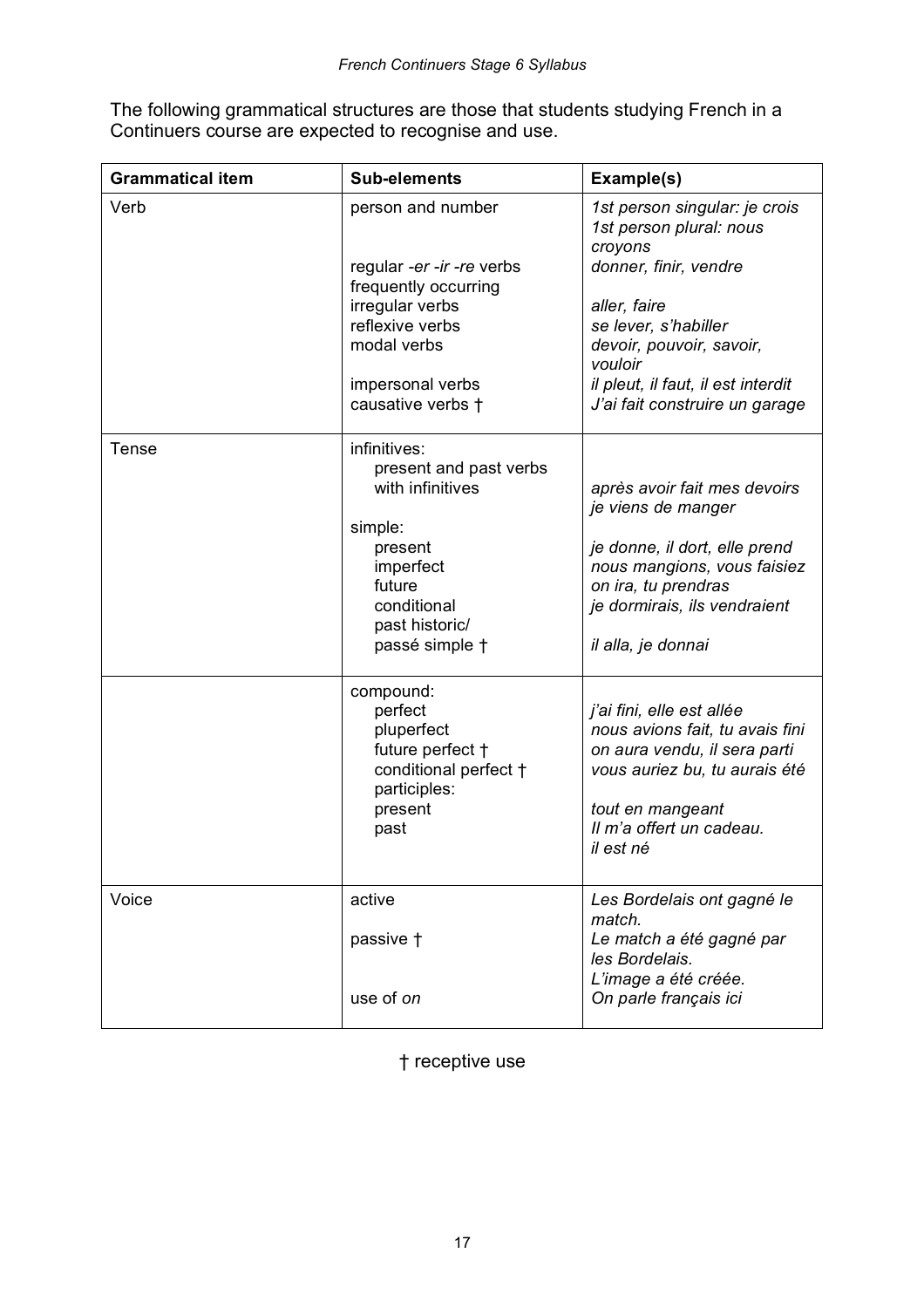| <b>Grammatical item</b> | <b>Sub-elements</b>                                                                   | Example(s)                                                                                                                          |
|-------------------------|---------------------------------------------------------------------------------------|-------------------------------------------------------------------------------------------------------------------------------------|
| Mood                    | indicative<br>subjunctive<br>imperative                                               | Je fais mes devoirs<br>Only the most common<br>forms,<br>eg Il faut que je fasse<br>mes devoirs.<br>Fais tes devoirs!               |
|                         | conditional                                                                           | Je ferais mes devoirs si<br>j'avais le temps                                                                                        |
| Adverb                  |                                                                                       | lentement, vite                                                                                                                     |
| Noun                    | gender<br>number                                                                      | le poste, la poste<br>un animal, des animaux                                                                                        |
| Determiner              | definite article<br>indefinite article<br>partitive article<br>de replacing partitive | le monsieur, la dame<br>un chien, une table, des<br>animaux<br>du sucre, des bonbons                                                |
|                         | omission of the article                                                               | Mon père est médecin                                                                                                                |
| Adjective               | gender and number<br>position<br>demonstrative                                        | beau, belle, beaux, belles<br>ma propre chambre/ma<br>chambre proper<br>ce garçon/cet homme/cette<br>école/ces enfants              |
|                         | possessive<br>interrogative<br>exclamatory<br>numerals:<br>cardinal<br>ordinal        | mon école, nos amis<br>Quel âge as-tu?<br>Quelle horreur!<br>un, deux, trios<br>le premier mai/la deuxième                          |
|                         | comparative and<br>superlative:<br>regular<br>irregular                               | fois<br>intelligent/plus intelligent/le<br>plus intelligent<br>bon/meilleur/le meilleur                                             |
| Pronoun                 | subject pronouns<br>object pronouns<br>reflexive<br>possessive<br>demonstrative       | je mange, il voit<br>je les mange, il nous cherche<br>nous nous lavons<br>le mien, la mienne<br>Tu prends celui-ci ou celui-<br>là? |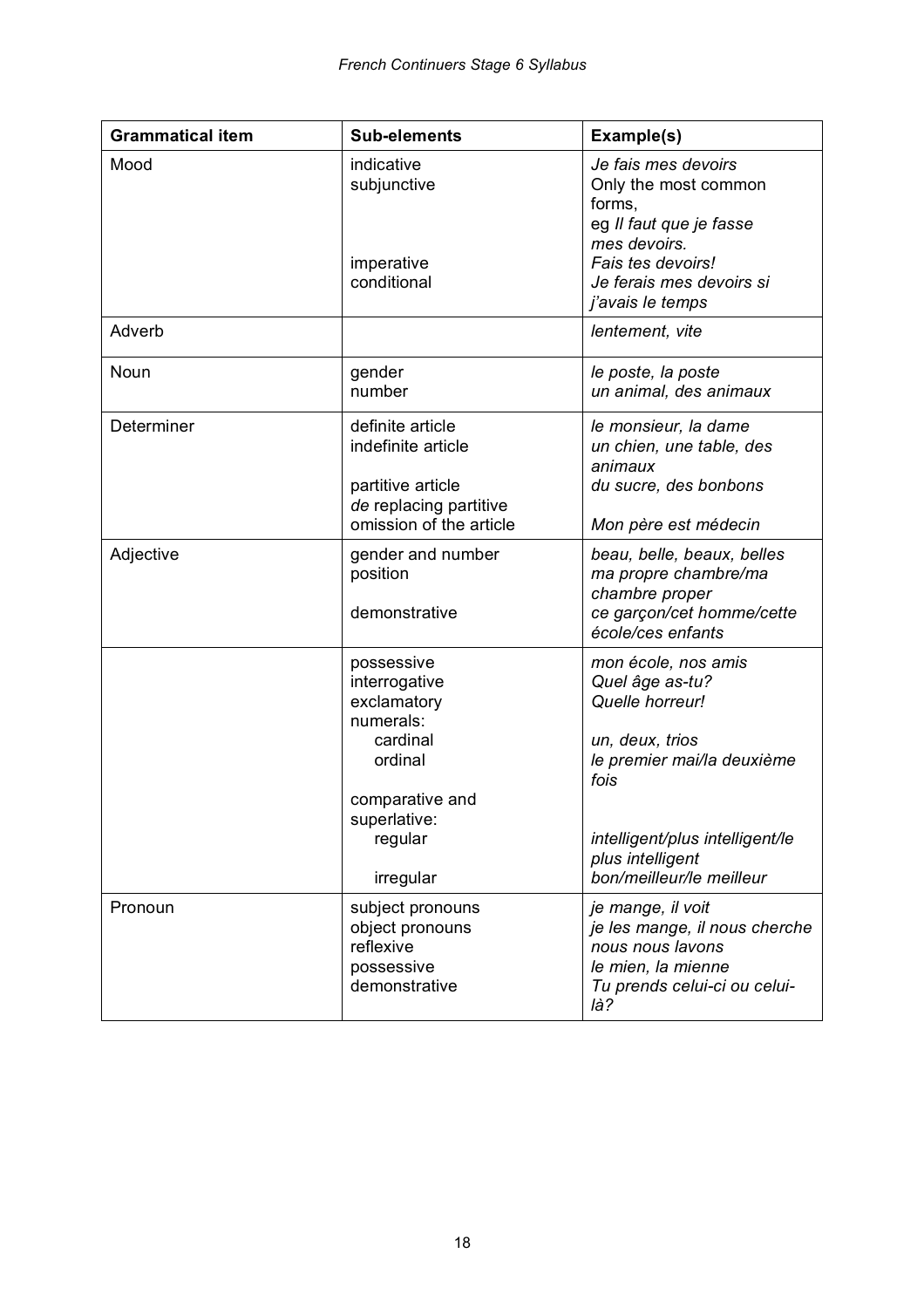| <b>Grammatical item</b>             | <b>Sub-elements</b>                                                                                                          | Example(s)                                                                                                                                                                                                                                                                                             |
|-------------------------------------|------------------------------------------------------------------------------------------------------------------------------|--------------------------------------------------------------------------------------------------------------------------------------------------------------------------------------------------------------------------------------------------------------------------------------------------------|
| Pronoun (cont)                      | interrogative indefinite<br>interrogative definite<br>relative<br>disjunctive                                                | qui/qui est-ce qui<br>que/qu'est-ce que<br>Voici deux robes, laquelle<br>préfères-tu?<br>qui/que/dont t/lequel t<br>moi/toi/lui/elle                                                                                                                                                                   |
| Preposition                         | indicating time, location,<br>direction<br>verbs, nouns, adjectives                                                          | après, chez, vers<br>j'essaie de comprendre, j'ai<br>l'intention de<br>c'est facile à faire, je<br>commence à comprendre                                                                                                                                                                               |
| Sentence and<br><b>Phrase Types</b> | statement<br>question<br>exclamation<br>negative constructions<br>time phrases<br>conjunctions and connectives<br>si clauses | Il va au stade<br>Est-ce qu'il va au stade?<br>Va-t-il au stade?<br>Il va au stade<br>Mon Dieu! Qu'est-ce qu'il<br>est beau!<br>Je ne comprends rien<br>Personne n'y va<br>Il attend depuis une heure<br>pendant, pour<br>donc, mais, parce que,<br>malgré, pourtant<br>S'il fait beau, nous sortirons |

† receptive use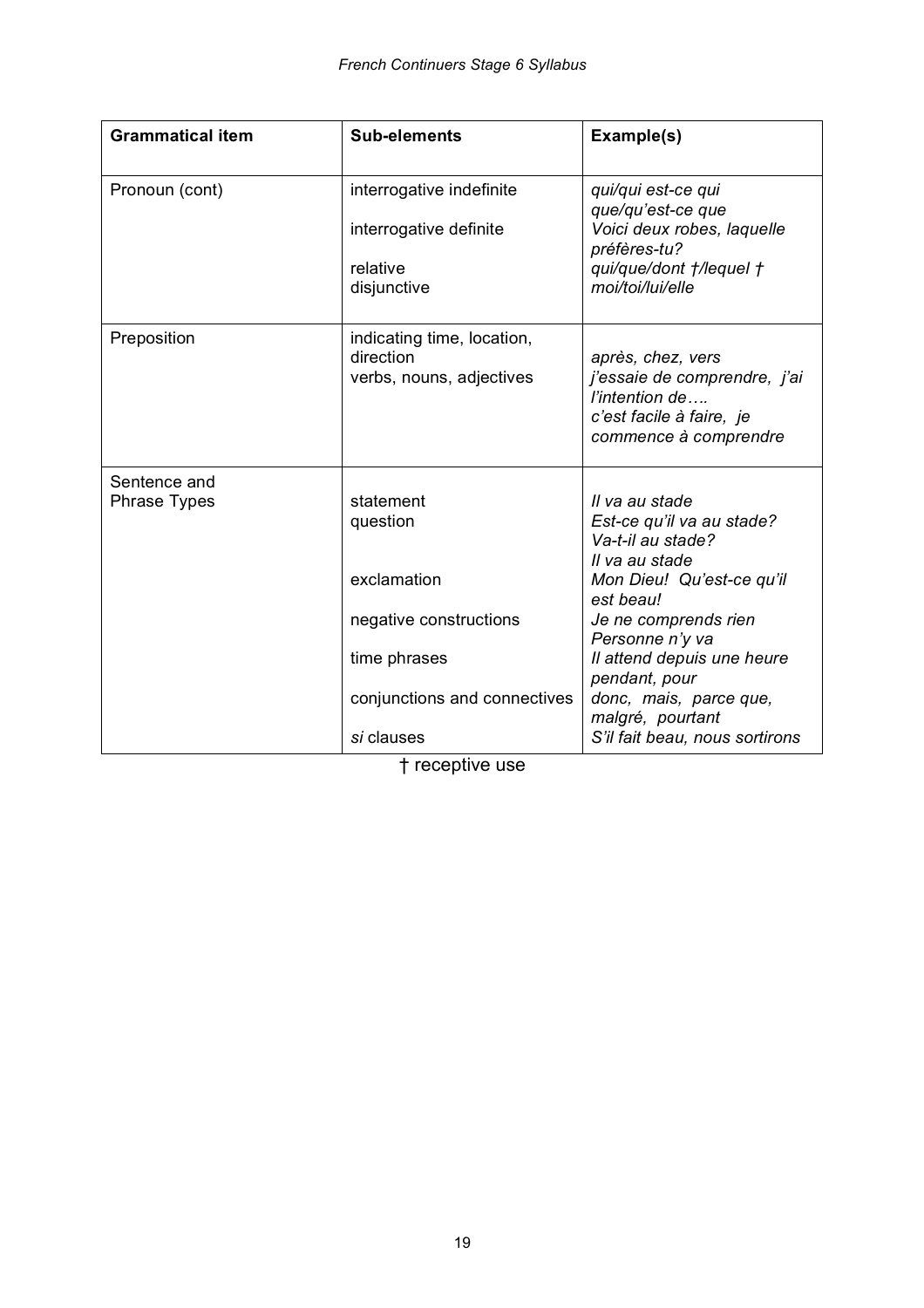# <span id="page-18-0"></span>**9 Course Requirements**

For the Preliminary course:

• 120 indicative hours are required to complete the course.

For the HSC course:

- the Preliminary course is a prerequisite
- 120 indicative hours are required to complete the course.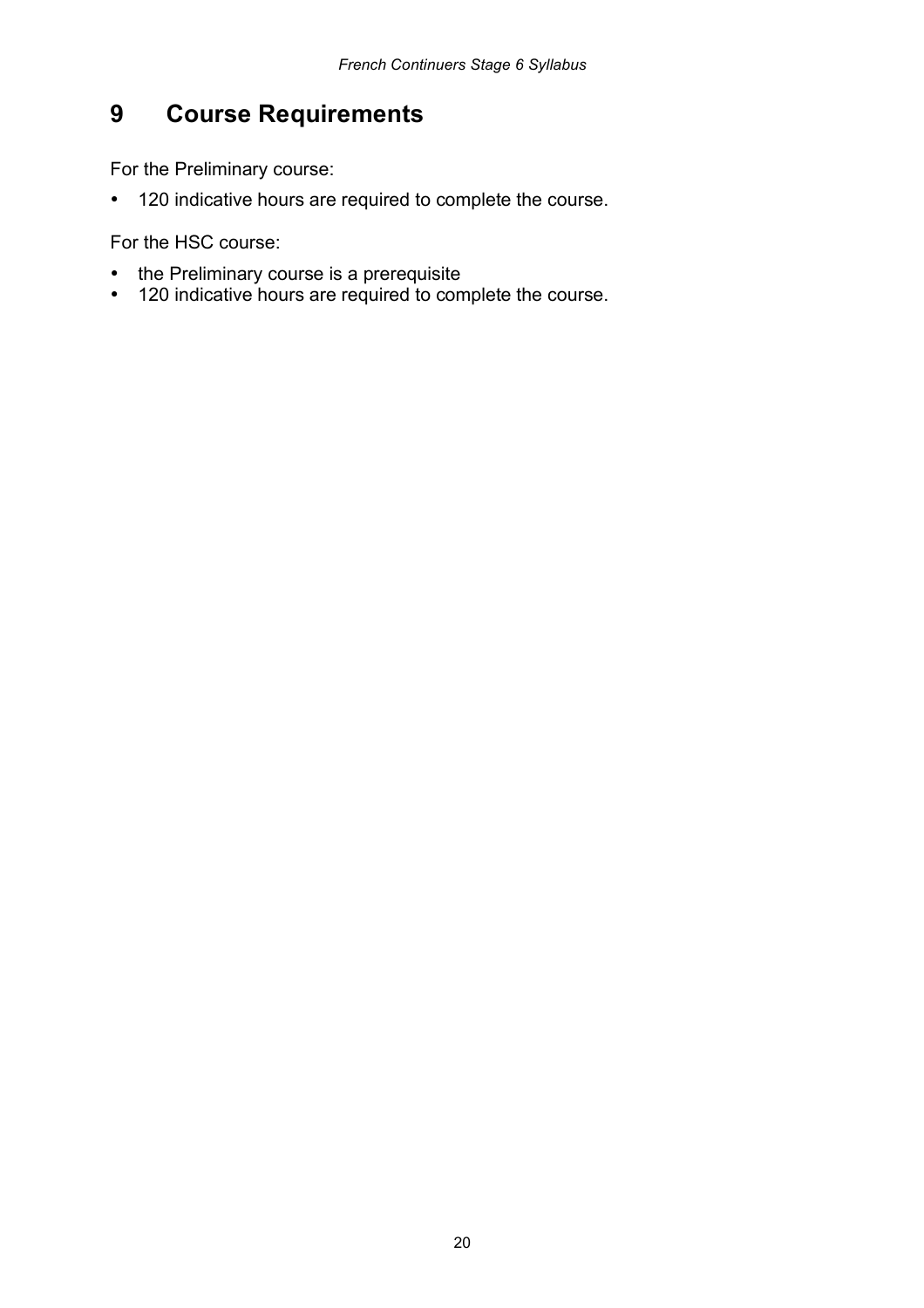# <span id="page-19-0"></span>**10 Post-school Opportunities**

 The study of French provides students with knowledge, understanding and skills that form a valuable foundation for a range of courses at university and other tertiary institutions.

 In addition, the study of French assists students to prepare for employment and full and active participation as citizens. In particular, there are opportunities for students to gain recognition in vocational education and training. Teachers and students should be aware of these opportunities.

#### **Recognition of Student Achievement in Vocational Education and Training (VET)**

 Wherever appropriate, the skills and knowledge acquired by students in their study of HSC courses should be recognised by industry and training organisations. Recognition of student achievement means that students who have satisfactorily completed HSC courses will not be required to repeat their learning in courses at TAFE NSW.

 Registered Training Organisations, such as TAFE NSW, provide industry training and issue qualifications within the Australian Qualifications Framework (AQF).

 The degree of recognition available to students in each subject is based on the similarity of outcomes between HSC courses and TAFE modules endorsed within the Australian Qualifications Framework.

 Teachers should contact the Board of Studies NSW for more information on VET modules in French.

#### **Recognition by TAFE NSW**

 TAFE NSW conducts courses in a wide range of industry areas, as outlined each year in the *TAFE NSW Handbook.* Under current arrangements, the recognition available to students of French in relevant courses conducted by TAFE is described in the *HSC/TAFE Credit Transfer Guide.* This guide is produced by the Board of Studies and TAFE NSW and is distributed annually to all schools and colleges. Teachers should refer to this guide and be aware of the recognition available to their students through the study of French Stage 6. This information can be found on the TAFE NSW website (www.tafensw.edu.au/mchoice).